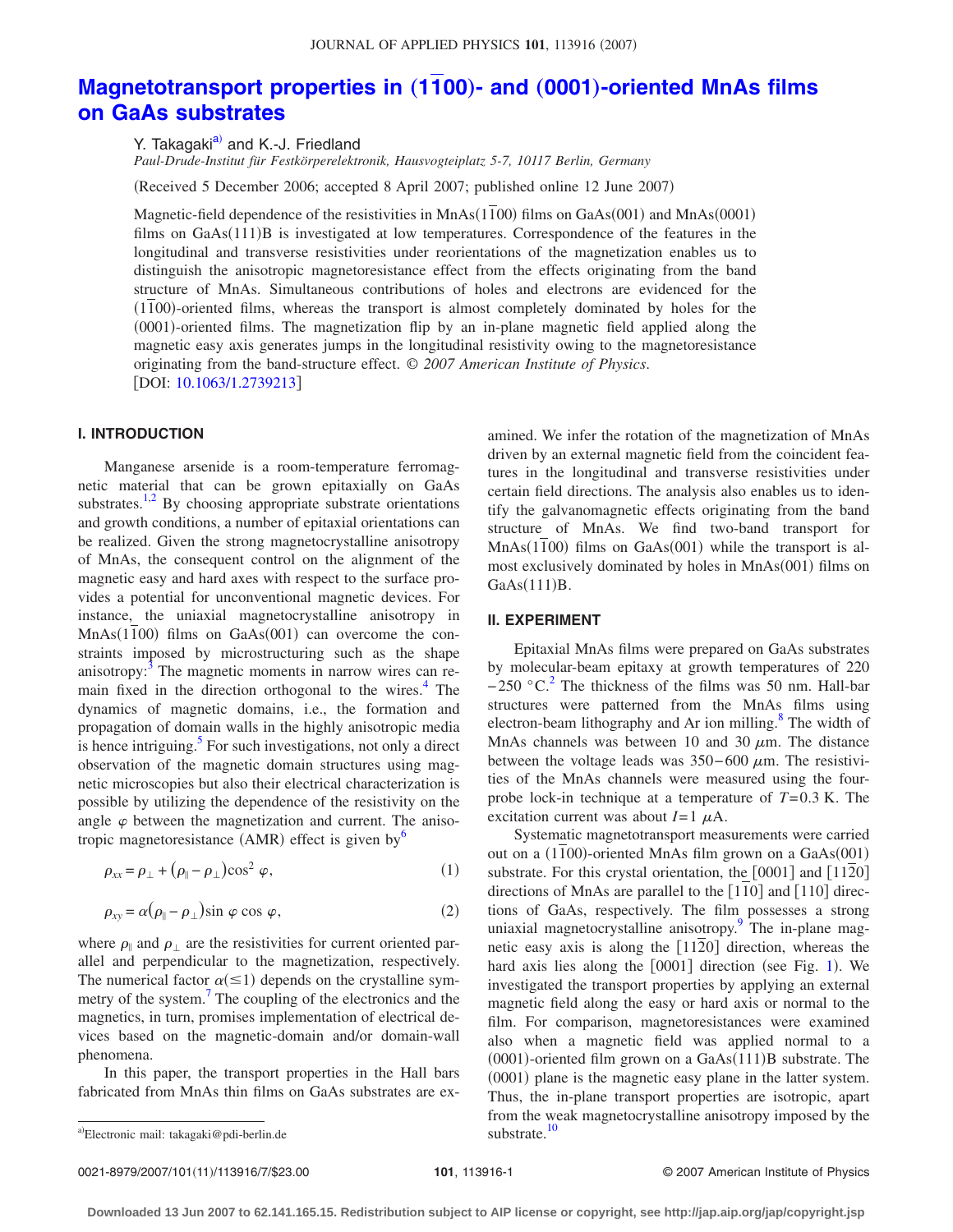<span id="page-1-0"></span>

FIG. 1. Epitaxial relationship of a MnAs(1100) film on a GaAs(001) substrate. The in-plane magnetic easy axis of the magnetization *M* is parallel to the  $[1120]$  direction of MnAs. The magnetic hard axis is along the  $[0001]$ direction of MnAs. The direction of the external magnetic field *H* in Figs. [2](#page-1-1) and [4](#page-2-1)[–6](#page-3-0) is indicated.

#### **III. BAND-STRUCTURE EFFECTS**

In Figs.  $2(a)$  $2(a)$  and  $2(b)$ , we show the magnetic-field dependence of the transverse resistivity  $\rho_{xy}$  and the longitudinal resistivity  $\rho_{xx}$ , respectively. An external magnetic field *H* was applied normal to the surface of the  $MnAs(1100)$  film on GaAs(001). The field dependencies of both  $\rho_{xy}$  and  $\rho_{xx}$  are qualitatively independent of the direction of the current, which is being along either the  $[0001]$  or  $[1120]$  direction in Fig. [2.](#page-1-1) (We, therefore, find  $\rho_{\parallel} < \rho_{\perp}$ .) The slope of  $\rho_{xy}(H)$  is positive (hole-like) for  $|H|$  < 20 kOe but turns to be negative (electron-like) for  $|H| > 30$  kOe, in agreement with the report by Berry *et al.*<sup>[11](#page-6-7)</sup> Electrons and holes are thus indicated to be simultaneously involved in the transport. Note that the variation of  $\rho_{xy}$  with *H* becomes almost linear in high fields.

The magnetoresistance is positive for the entire magnetic-field range. The kink at  $H \approx \pm 15$  kOe manifests the alignment of the magnetization to the out-of-the-plane direction. We emphasize that the kink was not detected in  $\rho_{xx}$  in the report by Berry *et al.*,<sup>[11](#page-6-7)</sup> attesting to the superior quality of the materials employed in the present paper. The increase of  $\rho_{xx}$ ,  $\Delta \rho = \rho_{xx}(H) - \rho_{xx}(0)$ , at low fields follows  $\Delta \rho \propto |H|^{1.72}$  and  $|H|^{1.67}$  when the current is along, respectively, the [0001] and [11[2](#page-1-1)0] directions [see the inset of Fig.  $2(b)$ ]. Beyond the field of the out-of-the-plane reorientation of the magnetization, a trend of saturation is observed. The field dependence in this regime is again proportional to  $|H|$ <sup>s</sup> with the exponent  $s = 0.58$  and 0.63 (not shown) when the current is along the [0001] and [1120] directions, respectively. The two-band transport is responsible for the deviations from the common quadratic magnetic-field dependence as well as the nonmonotonic dependence of  $\rho_{xy}$ . [Note that the power-law exponent in the low-field regime is influenced also by the AMR effect, Eq. ([1](#page-0-1)).] In fact, two-band model predicts that  $\rho_{xx}$ tends toward saturation in high fields when the densities of electrons and holes are not equal. $^{12}$ 

For comparison, identical transport measurements were carried out for the MnAs $(0001)$  film on GaAs $(111)B$ . The original data of  $\rho_{xy}$  shown by the upper curve in Fig. [3](#page-2-0) indi-

<span id="page-1-1"></span>

FIG. 2. (a) Transverse resistivity  $\rho_{xy}$  and (b) longitudinal resistivity  $\rho_{xx}$  in a MnAs(1100) film on GaAs(001) at a temperature of 0.3 K. The external magnetic field is applied normal to the surface. The direction of current *I* is along the [0001] and [1120] directions of MnAs. The inset in (b) shows  $\rho_{xx}$ (circles) at low fields with expanded scales. The solid curves are a fit to a power-law dependence.

cates a mixture of  $\rho_{xx}$  due, presumably, to a slight misalignment of the voltage leads. As  $\rho_{xy} \ll \rho_{xx}$ , the magnetic-field effects in  $\rho_{xx}$  could mask those in  $\rho_{xy}$ . We have, therefore, nullified  $\rho_{xy}$  at *H*=0 by subtracting the contribution of  $\rho_{xx}$  for the lower curve in Fig. [3.](#page-2-0) Regardless of the correction, the magnetic-field dependence of  $\rho_{xy}$  in the (0001)-oriented film is found to be almost linear, in contrast to the unambiguous two-band transport in the (1100)-oriented film. The polarity of  $\rho_{xy}$  indicates that the transport is dominated almost exclusively by holes. The trend of the saturation of  $\rho_{xx}$  in high fields is much weaker for the (0001)-oriented film than that for the (1100)-oriented film, which is consistent with the practical one-band transport deduced from  $\rho_{xy}$  for the former.

The change of the slope of  $\rho_{xy}(H)$  in Fig. [2](#page-1-1)(a) takes place roughly when the magnetization rotates to be normal to the surface. Therefore, one has to consider a possibility that the hole-like slope of  $\rho_{xy}$  around zero magnetic field is merely a consequence of the AMR effect and/or the anomalous Hall effect. The kinks in  $\rho_{xx}$  in Fig. [3](#page-2-0) indicate that the reorientation of the magnetization to be normal to the surface occurs at  $|H| \sim 40$  kOe in the MnAs(0001)/GaAs(111)B system.<sup>14</sup> The linear variation of  $\rho_{xy}(H)$  in Fig. [3,](#page-2-0) in fact, involves a small offset of about ±5 kOe in the vicinity of zero magnetic field. However, no structure corresponding to the magnetization reorientation is found in  $\rho_{xy}$  at *H*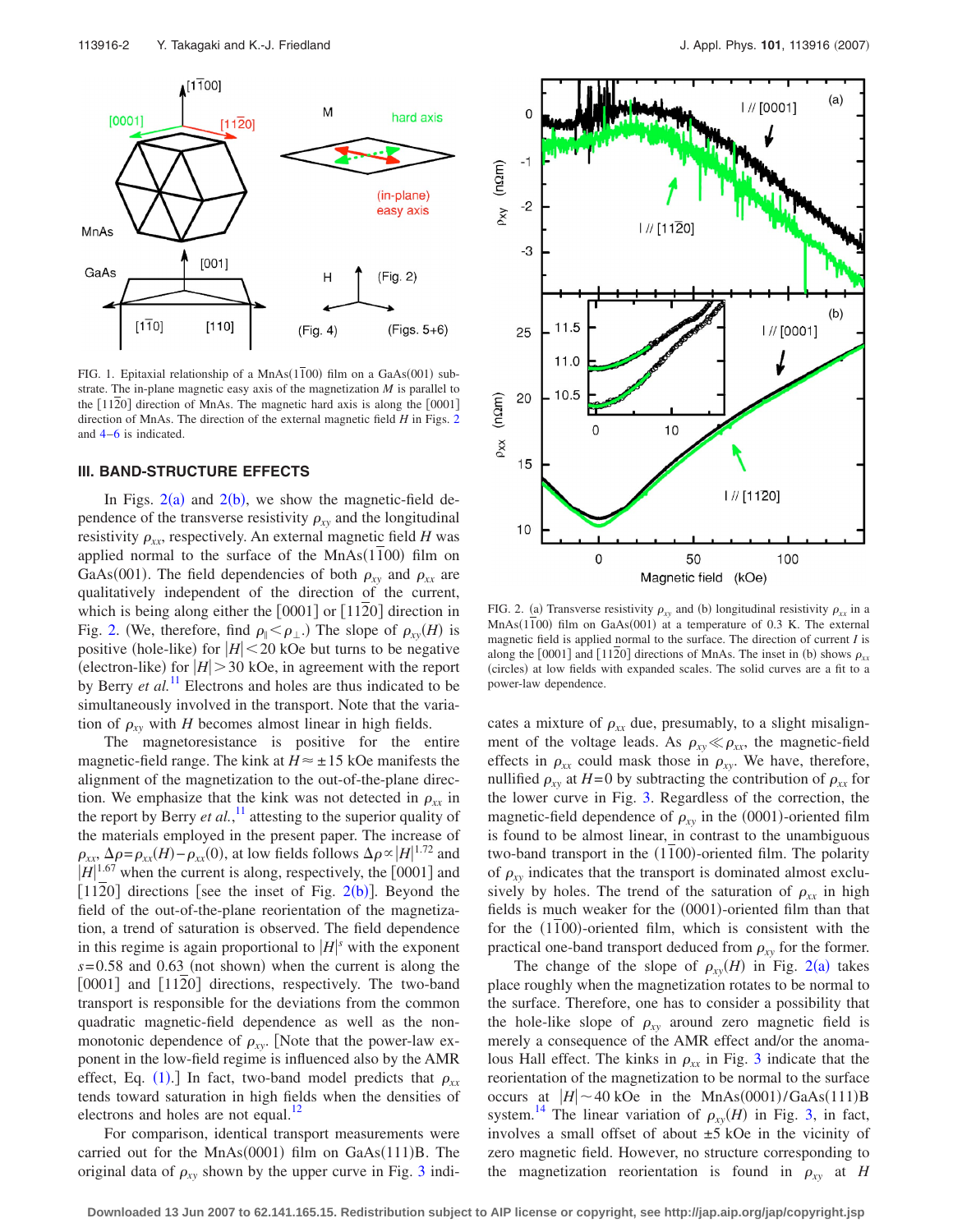<span id="page-2-0"></span>

FIG. 3. Transverse resistivity  $\rho_{xy}$  and longitudinal resistivity  $\rho_{xx}$  in a  $MnAs(0001)$  film on GaAs(111)B at a temperature of 0.3 K when an external magnetic field *H* is applied normal to the surface. The direction of current is along a cleavage direction of the GaAs substrate. The upper curve of  $\rho_{xy}$  is the original data. For the lower curve of  $\rho_{xy}$ , the mixture of  $\rho_{xx}$  has been corrected by adjusting  $\rho_{xy}$  to be zero in the absence of magnetic field. The inset shows the epitaxial relationship of the  $MnAs(0001)$  film on a GaAs(111)B substrate.

 $\approx \pm 40$  kOe. Moreover, we have confirmed that misalignments of the magnetic field with respect to the high symmetry directions of the MnAs crystal do not influence  $\rho_{xy}$ . A flip of the magnetization component along the easy axis resulting from a misalignment can reverse the sign of the AMR effect. (Such an example will be demonstrated in Fig. [4.](#page-2-1)) Therefore, the AMR effect and the anomalous Hall effect are concluded to play a insignificant role in the conventional Hall resistance at low temperatures.

As the *c*-axis orientation of MnAs switches between being parallel and perpendicular to the surface for the two substrate orientations, the contribution of the electrons to the transport properties could be dependent on the crystal orientation if the electrons possess highly anisotropic velocities. However, according to the density functional calculations by Panguluri *et al.*,<sup>[13](#page-6-10)</sup> the velocity anisotropy is expected to be less than a factor of 2. It ought to be pointed out, however, that the carriers in the MnAs films on  $GaAs(111)B$  experience considerably stronger disorder scattering than those in the MnAs films on GaAs(001) due, primarily, to an extensive array of misfit dislocations characteristic of the former heterojunction.<sup>2</sup> Nevertheless, as the difference in the resistivities is about a factor of 4 in our devices, the different degrees of the disorder combined with the velocity anisotropy do not seem to be sufficient to almost completely suppress the contribution of the electrons when the substrate is  $GaAs(111)B.$ 

We attribute the remarkable dependence of the electron contribution on the substrate orientation to the difference in the stress fields imposed by the two types of the substrates. The thermal expansion of MnAs is unusually large, and so

<span id="page-2-1"></span>

FIG. 4. (a) Transverse resistivity  $\rho_{xy}$  and (b) longitudinal resistivity  $\rho_{xx}$  in a MnAs(1100) film on GaAs(001) at a temperature of 0.3 K. An in-plane external magnetic field is applied along the magnetic hard axis, MnAs $[0001]$ . The direction of current *I* is along the  $[0001]$  and  $[1120]$ directions of MnAs. The two curves for each direction of current show  $\rho_{xy}$ when the magnetic-field sweep is up and down.

the thermal strain may be large enough to dramatically alter the band occupation. The change in the lattice constant along the *c* axis between the growth temperature and 0 K is about  $2\%$ .<sup>15</sup> In addition, the first-order simultaneous magnetic and structural phase transition at the Curie temperature  $T_C$  $\approx$  313 K involves an abrupt change in the lattice constant along the *a* axis with a magnitude of 1.2%. While a hydrostatic pressure of about 0.2 GPa is known to induce even a phase transition in MnAs at low temperatures, $^{16}$  the discontinuous change of the stress at  $T_C$  was evaluated to be about 0.6 GPa in a 60-nm-thick MnAs film on GaAs(001) (Ref. [17](#page-6-13)).

The stress in the MnAs layers on GaAs(001) substrates is highly anisotropic. During the growth of MnAs layers, the mismatch in the lattice constants of MnAs and GaAs is almost completely compensated by introducing misfit dislocations.<sup>2</sup> The epitaxial layers are hence free of stress during the growth. Upon cooling from the growth temperature, the MnAs layers are tensile strained as the thermal expansion of MnAs is about an order of magnitude larger than that of GaAs. At the phase transition to the ferromagnetic phase at  $T_c$ , the lattice expands abruptly in the directions normal to the *c* axis, resulting in a change of the stress in the [1120] direction to be compressive for the MnAs(1100)/GaAs(001) system. In cooling further down to  $0.3$  K, the tensile stress in the  $[0001]$  direction and the compressive stress in the  $[1120]$  direction both grow stronger.<sup>15</sup> In contrast, the layers experience isotropic compressive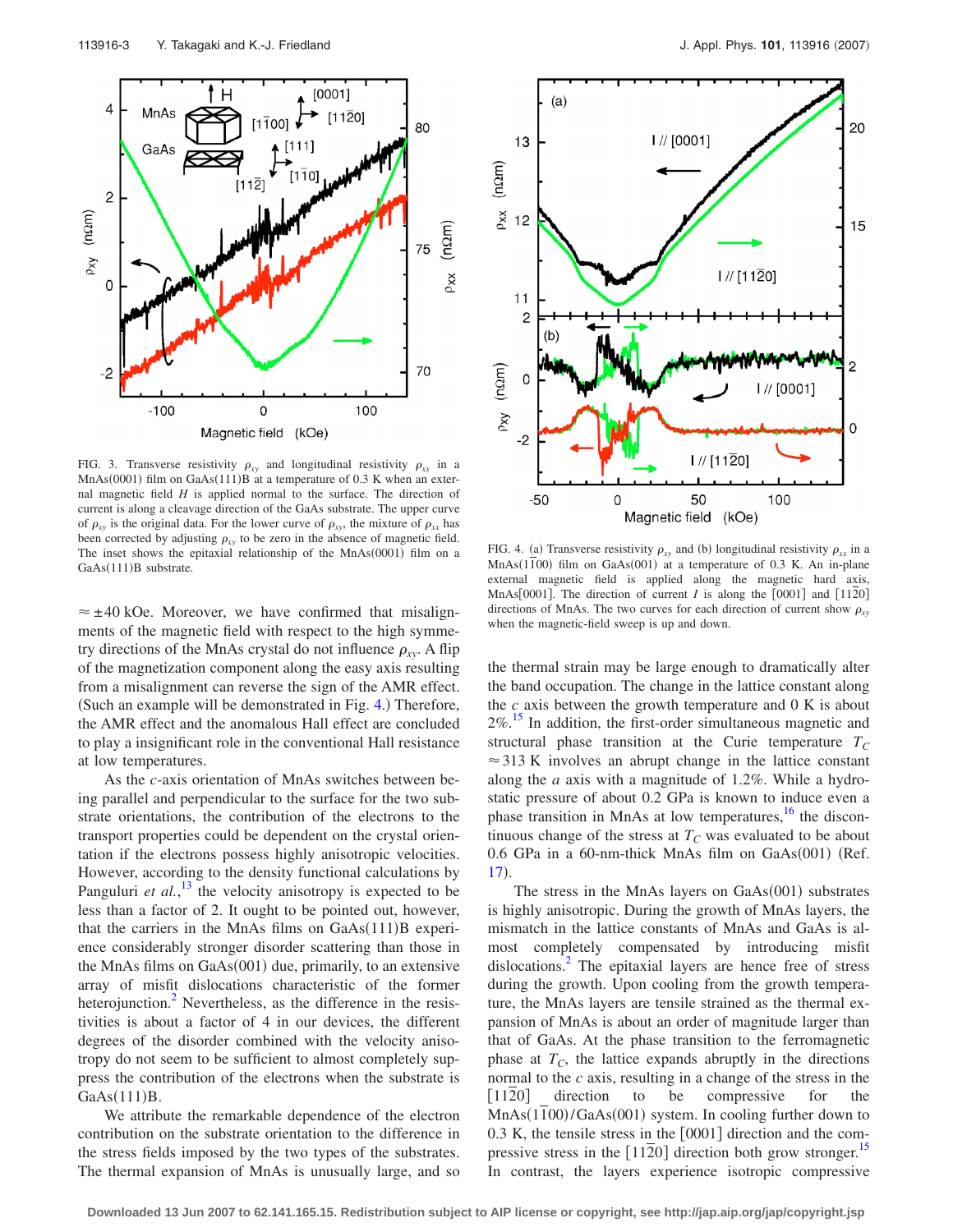stress at low temperatures for the GaAs(111)B substrates as the MnAs layers are *C*-plane oriented. (The discontinuous change in the lattice constant at  $T_c$  due to magnetostriction is larger than the thermal expansion along the  $a$  axis.) In epitaxial films, one also needs to take into account that the lattice constant in the direction normal to the surface changes in the opposite manner in comparison to the change in the in-plane directions in order to reduce the stress energy. We speculate that these differences in terms of the anisotropy and strength in the stress fields are responsible for the dependence of the band occupation on the substrate orientation.

In a MnAs(1100)/GaAs(001) system, the two-band transport was found to be replaced by a hole-dominated transport with increasing temperature.<sup>11</sup> In addition to a possible thermal occupation of hole states, the reduction of the stress at high temperatures may give rise to the change in the conduction type. It was also observed that a large positive magnetoresistance changed to a weak negative magnetoresistance when the transport was dominated solely by holes at high temperatures.<sup>11</sup> Although the resistance change in Fig. [3](#page-2-0) is considerably smaller than that in Fig. [2,](#page-1-1) the magnetoresistance is nevertheless positive. It is thus suggested that the negative magnetoresistance is not necessarily related to the hole domination of the transport. We note also that the small variation amplitude in Fig. [3](#page-2-0) could be a consequence of the large carrier scattering in the MnAs(0001)/GaAs(111)B system. The negative magnetoresistance was ascribed to the suppression of the spin-disorder scattering when the magnetic moments are aligned along the external magnetic field. We point out that the positive magnetoresistance in our holedominated MnAs(0001)/GaAs(111)B system is not inconsistent with this interpretation as the spin-disorder scattering is insignificant at low temperatures.

The temperature dependence of  $\rho_{xx}$  was investigated in Ref. [18,](#page-6-14) in a temperature range between 258 and 415 K, using the devices employed in the present paper. This temperature range includes the second-order structural phase transition at a temperature of about 390 K as well as the first-order phase transition at  $T_c$ . Although the temperature dependence was qualitatively the same between the (1100)and (0001)-oriented films, magnetic-field dependencies would have to be compared in detail to clarify if the difference in the conduction type influences the transport properties. Such an investigation is important as the large magnetocaloric effect around  $T_c$ , which originates from the spin scattering of the carriers, is useful for a magnetic refrigeration.<sup>19</sup>

## **IV. ANISOTROPIC MAGNETORESISTANCE EFFECT**

Figures [4](#page-2-1)[–6](#page-3-0) show the magnetotransport properties when the magnetic field is oriented in in-plane directions. Throughout this section, we deal with only the MnAs(1100)/GaAs(001) system to focus our attention on its strong uniaxial magnetocrystalline anisotropy. In Fig. [4,](#page-2-1) the in-plane magnetic field was applied along the hard axis, i.e., the  $MnAs[0001]$  direction. The current is along either the  $[0001]$  or the  $[1120]$  direction of MnAs. As the role of the magnetic field is to tilt the magnetization away from the easy

<span id="page-3-1"></span>

FIG. 5. Longitudinal resistivity  $\rho_{xx}$  in a MnAs(1100) film on GaAs(001) at a temperature of 0.3 K when an external magnetic field *H* is applied along the magnetic easy axis,  $MnAs[1120]$ . The direction of current *I* is along the [0001] and [1120] directions of MnAs. The arrows indicate the direction of the magnetic field sweep. The top-most curve (thin solid curve) is the initial magnetoresistance after cooling from room temperature.

axis, the magnetic-field dependence of  $\rho_{xx}$  is similar to that in Fig. [2.](#page-1-1) The magnetic field necessary to forcefully align the magnetization along the hard axis is about 25 kOe (Ref. [14](#page-6-9)), which is stronger than that to align the magnetization along the "easy axis" in the out-of-the-plane direction (Fig. [2](#page-1-1)). This is in agreement with the observations in Refs. [3](#page-5-2) and [4,](#page-6-0) that the magnetocrystalline anisotropy was stronger than the shape anisotropy.

<span id="page-3-0"></span>

FIG. 6. Longitudinal resistivity  $\rho_{xx}$  (circles) in a MnAs(1100) film on GaAs(001) at a temperature of 0.3 K when an external magnetic field  $H$  is applied along the magnetic easy axis, MnAs[1120]. The direction of current *I* is along the  $\lceil 0001 \rceil$  and  $\lceil 1120 \rceil$  directions of MnAs. The solid curves show a fit to  $c_0 + c_1H + c_2H^{3/2}$ .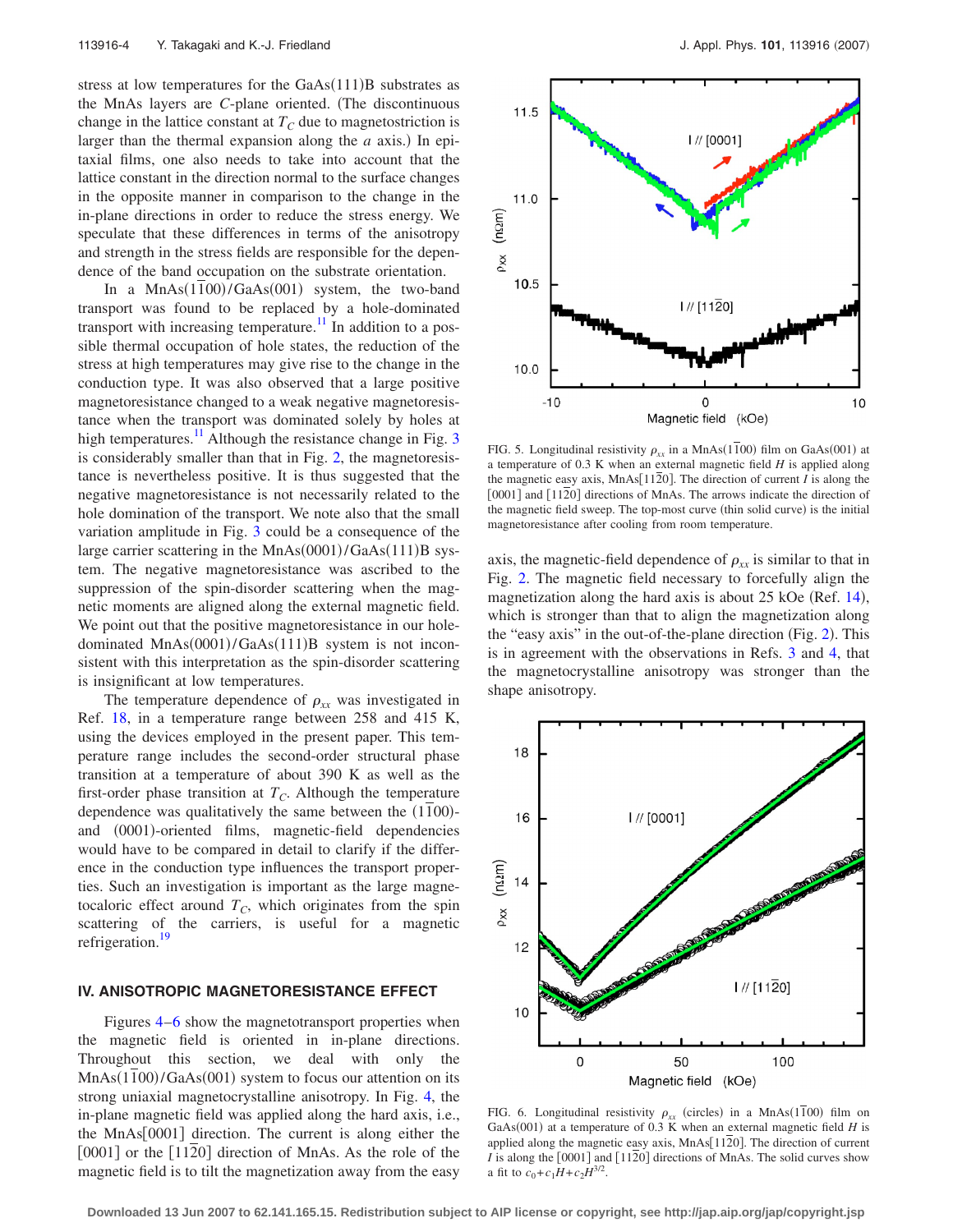In contrast to the ordinary Hall effect in Fig.  $2(a)$  $2(a)$ ,  $\rho_{xy}$ plotted in Fig. [4](#page-2-1) is dominated by the planar Hall effect, Eq. ([2](#page-0-2)). Abrupt jumps are found in  $\rho_{xy}$  at  $H = \pm 13$  kOe, enabling us to identify a flip of the magnetization. According to Eq. ([2](#page-0-2)), the planar Hall effect is absent when  $\varphi = 0$  and 90°. We indeed find in Fig. [4](#page-2-1) that  $\rho_{xy} = 0$  at  $H = 0$  ( $\varphi = 0$  for  $I \parallel [11\overline{2}0]$ and  $\varphi = 90^{\circ}$  for *I*||[0001]) and in high magnetic fields ( $\varphi$  $= 90^{\circ}$  for *I*||[1120] and  $\varphi = 0$  for *I*||[0001]). The nonzero values of  $\rho_{xy}$  at the intermediate magnetic fields are hence associated with the gradual tilting of the magnetization between  $\varphi = 0$  and 90°. By taking into account an inevitable misalignment of the external magnetic field with respect to the magnetic hard axis, the magnetic-field dependence can be understood as we describe below. $20,21$  $20,21$ 

Increasing the magnetic field from  $H=0$  tilts the magnetization away from the easy axis. Consequently,  $|\rho_{xy}|$  increases and reaches the maximum when  $\varphi = 45^\circ$ . Further increase of the magnetic field reduces  $|\rho_{xy}|$  to zero in the course of guiding the magnetization to be along the hard axis. When the direction of the magnetic-field sweep is reversed after reaching the highest field, the magnetization rotates from the direction of the hard axis back to that of the easy axis. It is important to recognize here that, due to an inevitable misalignment between the magnetic field and the hard axis, the restoration of the magnetization toward the easy axis is exactly in the reversed manner in comparison to that during the magnetic-field sweep up, as the rotation always progresses in the direction favored by the configuration of the misalignment. The misalignment is the origin of the abrupt jump in  $\rho_{xy}$  that occurs when the magnetic-field component in the easy-axis direction exceeds the coercive field at the opposite polarity and hence the magnetization flips from an angle  $\varphi$  to the angle  $180^\circ - \varphi$ .

In Fig. [2,](#page-1-1)  $\rho_{xx}$  is almost isotropic in high magnetic fields. In contrast, the magnetoresistance is significantly anisotropic in Fig. [4.](#page-2-1) The magnetization is normal to the current in high magnetic fields irrespective of the direction of the current in Fig. [2,](#page-1-1) and so the contribution of the AMR effect is identical for both of the current directions. The hexagonal crystal structure of MnAs itself is hence indicated to give rise to only a small in-plane anisotropy. It is noteworthy that the relative magnitudes of  $\rho_{xx}$  for the current being along the easy and hard axes reverse with magnetic field. As the magnetization is directed to be parallel to the hard axis by the high magnetic field in Fig. [4,](#page-2-1)  $\rho_{xx}$ , when the current is along the easy axis, becomes larger than that when the current is along the hard axis, i.e., the relationship  $\rho_{\parallel} < \rho_{\perp}$  is maintained irrespective of the direction of the magnetization.

Let us finally turn our attention to the magnetotransport properties when the in-plane magnetic field is applied along the easy axis. The current is parallel to the easy axis (and the magnetic field) for the curve in the bottom half of the panel in Fig. [5.](#page-3-1) For the set of curves in the top half of the panel, the direction of the current is 90° rotated to be perpendicular to the easy axis. The changes of  $\rho_{xy}$  with magnetic field were below the detection limit as  $\varphi$  remains to be almost 0 or 90°. We hence do not show  $\rho_{xy}$  for this magnetic-field direction.

The magnetic-field dependence is linear around zero magnetic field. The abrupt jumps in the resistivity at *H*

 $\approx \pm 0.8$  kOe are associated with the flip of the magnetization. As the magnetic field is along the magnetic easy axis, the magnetization flips abruptly at the coercive field for both of the measurement configurations in Fig. [5.](#page-3-1) However, for the device employed in Fig. [5,](#page-3-1) the flip gives rise to a change in  $\rho_{xx}$ , when the current is perpendicular to the magnetization, but is irrelevant for  $\rho_{xx}$  when the current is parallel to the magnetization. In several devices we have examined, the jumps always took place in  $\rho_{xx}$  when the current was perpendicular to the magnetization, whereas the absence of the jumps when the current was parallel to the magnetization was dependent on the device, i.e., jumps similar to those when the current is perpendicular to the magnetization were observed in some devices. The AMR effect, Eq.  $(1)$  $(1)$  $(1)$ , is absent when  $\varphi = 90^\circ$ . In addition, it should result in a symmetric contribution in  $\rho_{xx}$ . Therefore, the "antisymmetric" contribution that makes the flip of the magnetization observable as a discontinuity in  $\rho_{xx}$  originates from the ordinary magnetoresistance effect.

Similar hysteretic behavior observed in a (Ga,Mn)As layer was shown by Goennenwein *et al.*<sup>[22](#page-6-18)</sup> to be a consequence of  $\rho_{\perp}$  and  $\rho_{\parallel}$  being linear functions of the effective magnetic field  $H_{eff} = H + \beta M$ , where  $\beta$  is a constant.<sup>23</sup> When the magnetic field is varied across  $H=0$ , **H** and **M** remain antiparallel to each other until **M** is reversed at the coercive field to become parallel to **H**. If the dependence of  $\rho_{\perp}$  and  $\rho_{\parallel}$ on  $|\mathbf{H}_{\text{eff}}|$  is linear, the *X*-shaped magnetic-field hysteresis occurs in  $\rho_{xx}$ . According to this interpretation, the separation in magnetic field between the two abrupt jumps corresponds to  $2\beta M$ , and so we find  $\mu_0 \beta M = 80$  mT. The factor  $\beta$  is estimated to be  $\sim 0.1$  from the saturation magnetization of MnAs (Ref. [24](#page-6-20)).

Goennenwein *et al.*<sup>[22](#page-6-18)</sup> have shown that the (negative) magnetic-field dependence of  $\rho_{\perp}$  and  $\rho_{\parallel}$  in the (Ga,Mn)As layer<sup>25[,26](#page-6-22)</sup> is given by  $\rho(H) = \rho(0) - c_1 H + c_2 H^{3/2}$ , which results in a linear magnetoresistance around  $H=0$ . This magneticfield dependence was regarded as evidence for the magnetoimpurity scattering<sup>27</sup> in  $(Ga, Mn)As$ . As we show in Fig. [6,](#page-3-0) the magnetoresistance in the MnAs layer is also well described by the same functional form. However, the positive magnetic-field dependence suggests that the magnetoresistance originates from the convoluted nature of the Fermi surface rather than the magnetoimpurity scattering. For the  $(Ga, Mn)$ As layer,  $\rho_{\parallel} - \rho_{\perp}$  was found to be independent of the magnetic field. In the MnAs layer, however, the magneticfield dependencies of  $\rho_{\parallel}$  and  $\rho_{\perp}$  are different due to the fact that the *c* axis of MnAs lies in the surface. Considering the nearly isotropic transport properties found in Fig. [2,](#page-1-1) the different field dependence between  $\rho_{\parallel}$  and  $\rho_{\perp}$  suggests the importance of the asymmetric crystal structure on the spin scattering.

As we stated earlier, the abrupt jumps in  $\rho_{xx}$  when the current is along the easy axis were sample dependent. This might suggest that the origin of the jumps is not a general property, such as the magnetoresistance being given by the effective magnetic field, but a characteristic that can be sample dependent. We would like to point out a possible different explanation. That is, the spin-dependent scattering at antiphase boundaries $^{28}$  gives rise to a hysteretic resistance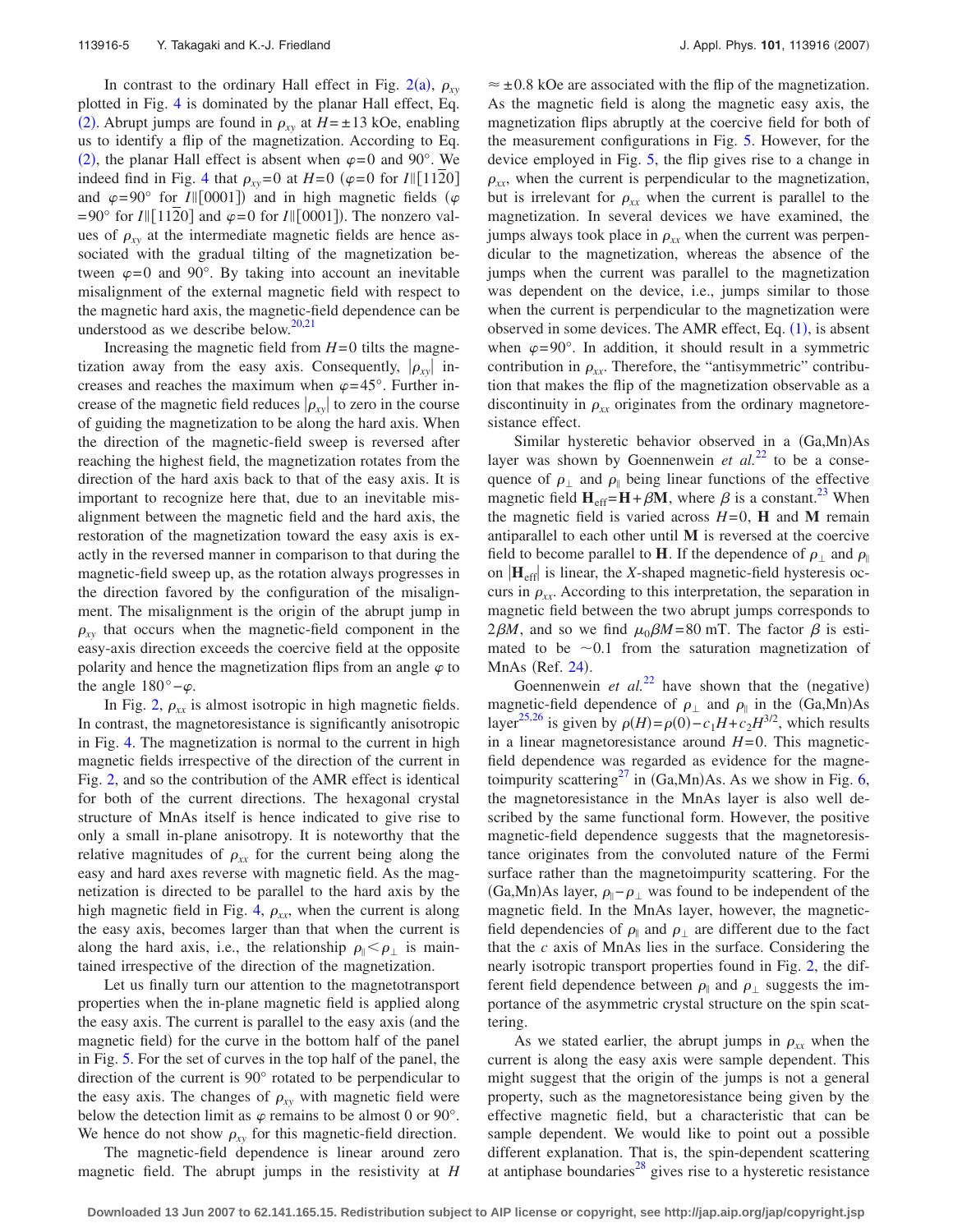<span id="page-5-3"></span>

antiphase boundary

FIG. 7. (a) Crystal structure of hexagonal MnAs and (b) diagram of an antiphase boundary. The stacking sequence of the MnAs crystal along the [0001] direction is represented by alternately repeating the As layers "B" and "C" between the Mn planes "A." The magnetic coupling between two Mn atoms in a hexagonal plane takes place through the adjacent As atoms, as illustrated by the dotted lines.

peak at a magnetic field corresponding to the flip of the magnetization. If the magnetic order at the boundary between neighboring domains is altered to be antiferromagnetic or paramagnetic, the adjacent ferromagnetic domains can be exchange decoupled. A magnetoresistance arises from the spin-dependent carrier transfer in the resultant magnetic junctions consisting of domains having misaligned orientations of their spontaneous magnetization.<sup>29</sup> The antiphase boundaries are a crucial mechanism for the colossal magnetoresistance effect. Critically, the negative magnetoresistance due to the antiphase boundary also obeys the form  $\rho(H)$  $= \rho(0) - c_1 H + c_2 H^{3/2}$  (Ref. [30](#page-6-26)).

Antiphase boundaries are a common feature in epitaxial layers when the rotational symmetry of the layer is less than that of the substrate, or when the unit cell of the layer is an integer multiple of that of the substrate. When nucleated islands grow on the substrate surface, neighboring terraces may coalesce with unmatched sublattices. The atomic arrangement of the hexagonal MnAs along the *c* axis is described by the stacking sequence " $\cdots$ ABACA $\cdots$ ," as we show in Fig.  $7(a)$  $7(a)$ . The As sublattice can, therefore, form an antiphase boundary [see Fig.  $7(b)$  $7(b)$ ]. For this example of the antiphase boundary, the Mn sublattice remains unchanged. The magnetic interaction between Mn atoms is hence not directly altered, for instance, to be antiferromagnetic. However, the change in the atomic configuration of the As atoms in the vicinity of two neighboring Mn atoms can be crucial in MnAs [compare the dotted lines in Figs.  $7(a)$  $7(a)$  and  $7(b)$ ], as the ferromagnetic order in the Mn hexagonal plane is mediated by the Mn-As-Mn bonds. $31$  Consistent with our observation of the sample-dependent nature of the jumps in  $\rho_{xx}$ , carriers are always scattered by the antiphase boundary when the current is along the  $[0001]$  direction, whereas the current is parallel to the antiphase boundary in the cases in which the jumps were absent.

In the top half of Fig. [5,](#page-3-1) we have included an initial magnetoresistance curve taken after the sample cooling from room temperature, i.e., the demagnetization procedure. One finds an overall decrease in the resistivity caused by the initial magnetic-field sweep. The resistance change corresponds to the resistance associated with domain walls. A nonmagnetized MnAs channel contains a large number of domain walls. As the shape anisotropy is practically irrelevant in the MnAs channels, all the magnetic moments in the magnetic domains are oriented to be perpendicular to the direction of current when the channels are stretched along the magnetic hard axis, thereby maximizing the influence of the domain walls. As the resistance decreases when the channel is magnetized and the domain walls consequently vanish, the nominal domain-wall resistance in our samples is indicated to be positive.<sup>5</sup>

## **V. SUMMARY**

The magnetotransport properties have been investigated in MnAs films on GaAs substrates having two types of crystal orientation relationships. The transverse resistivity in the (1100)-oriented film changes its polarity as being dominated by holes and electrons in the low- and high-magnetic-field regimes, respectively. In the (0001)-oriented film, in contrast, the transport is almost completely dominated by holes. In correspondence to these, the longitudinal resistivity in the (1100)-oriented film exhibits a tendency of saturation in high magnetic fields due to the two-band transport, whereas the trend is markedly weak in the (0001)-oriented film. We have identified the strength of a magnetic field that is necessary to disorient the magnetization away from the easy axis. Aligning the magnetization along the in-plane hard axis requires a magnetic field stronger than that to align the magnetization to be normal to the surface. The magnetocrystalline anisotropy is hence confirmed to be stronger than the shape anisotropy. We have observed a jump in  $\rho_{xx}$  associated with a flip of the magnetization when an in-plane magnetic field is parallel to the easy axis. While the hysteretic switching behavior can be understood if  $\rho_{\perp}$  and  $\rho_{\parallel}$  are determined by the effective magnetic field that includes the spontaneous field due to the magnetization, the contribution of the spontaneous field is estimated to be reduced by an order of magnitude in MnAs.

#### **ACKNOWLEDGMENTS**

The authors would like to thank C. Herrmann, L. Däweritz, and K. H. Ploog for providing the epitaxial films. This work was supported in part by the Federal Ministry of Education and Research under the "nanoQUIT" program.

- 
- <span id="page-5-0"></span><sup>1</sup>M. Tanaka, Semicond. Sci. Technol. **17**, 327 (2002). <sup>2</sup>L. Däweritz, Rep. Prog. Phys. **69**, 2581 (2006).<br><sup>3</sup>V. Tekaseki, B. Janisban, C. Horrmann, E. Wiek
- <span id="page-5-2"></span><span id="page-5-1"></span><sup>3</sup>Y. Takagaki, B. Jenichen, C. Herrmann, E. Wiebicke, L. Däweritz, and K.